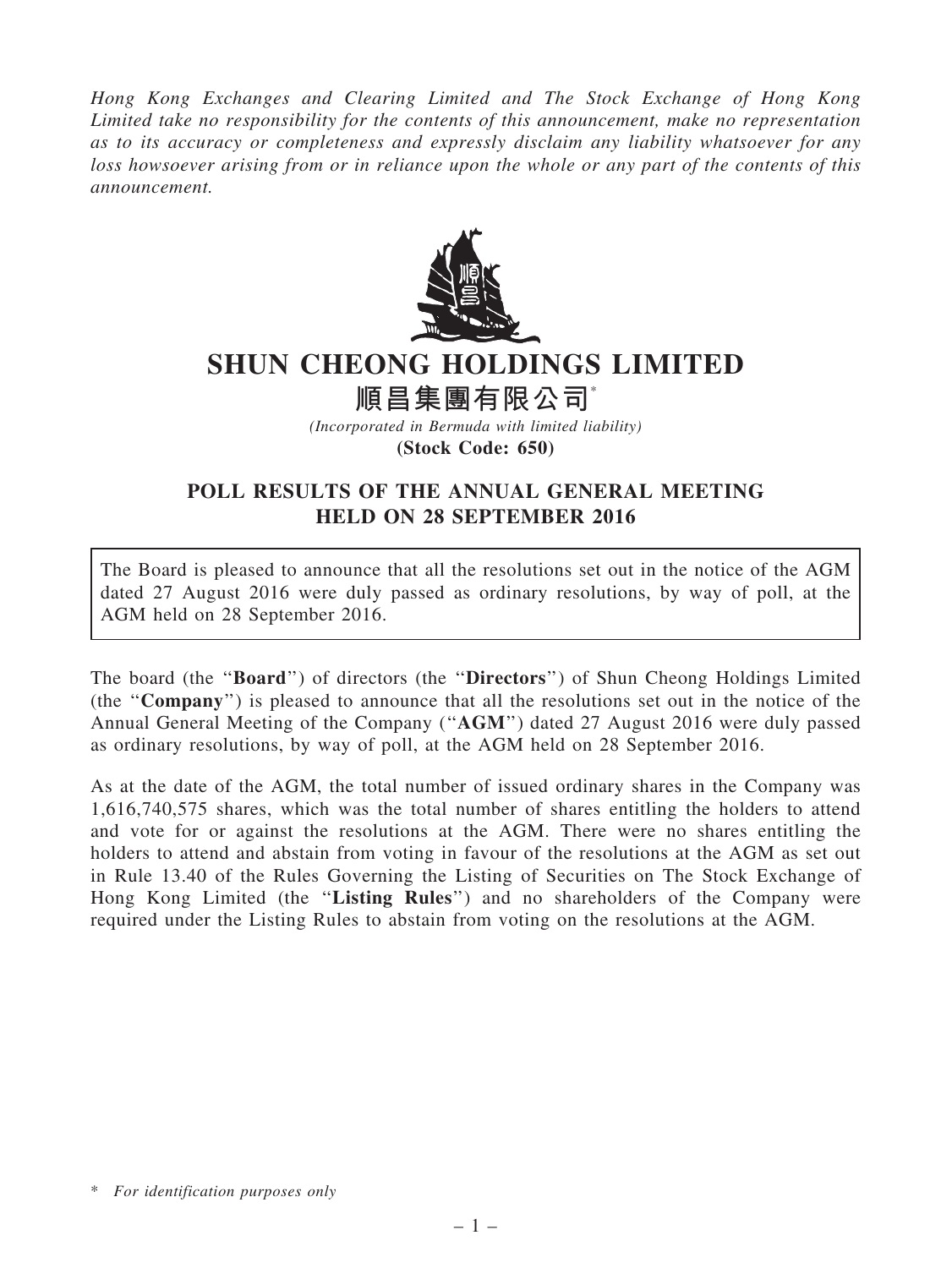The Company's branch share registrar in Hong Kong, namely Computershare Hong Kong Investor Services Limited, was appointed as the scrutineer at the AGM for the purpose of vote-taking. Set out below are the poll results in respect of the respective resolutions put to vote at the AGM:

| <b>Ordinary Resolutions</b> |                                                                                                                                                                                                                         |                                                                                                                                       | No. of Votes<br>(Approximate $\%$ ) |                           |
|-----------------------------|-------------------------------------------------------------------------------------------------------------------------------------------------------------------------------------------------------------------------|---------------------------------------------------------------------------------------------------------------------------------------|-------------------------------------|---------------------------|
|                             |                                                                                                                                                                                                                         |                                                                                                                                       | For                                 | <b>Against</b>            |
| 1.                          | To receive and consider the audited consolidated<br>the<br>financial<br>of<br>Company<br>statements<br>and<br>its<br>subsidiaries and the reports of the Directors<br>and<br>auditors for the year ended 31 March 2016. |                                                                                                                                       | 1,291,095,248<br>$(100\%)$          | $\Omega$<br>$(0\%)$       |
| 2.                          | A.                                                                                                                                                                                                                      | To re-elect Mr. Wang Jingbo as an executive<br>Director.                                                                              | 1,291,095,248<br>$(100\%)$          | $\overline{0}$<br>$(0\%)$ |
|                             | <b>B.</b>                                                                                                                                                                                                               | To re-elect Mr. Lee Khay Kok as an executive<br>Director.                                                                             | 1,291,095,248<br>$(100\%)$          | $\overline{0}$<br>$(0\%)$ |
|                             | $C_{\cdot}$                                                                                                                                                                                                             | To re-elect Mr. Lin Dongliang as a non-executive<br>Director.                                                                         | 1,291,095,248<br>$(100\%)$          | $\theta$<br>$(0\%)$       |
|                             | D.                                                                                                                                                                                                                      | To re-elect Mr. Shong Hugo as a non-executive<br>Director.                                                                            | 1,291,095,248<br>$(100\%)$          | $\Omega$<br>$(0\%)$       |
|                             | Ε.                                                                                                                                                                                                                      | To re-elect Prof. Chen Zhiwu as an independent<br>non-executive Director.                                                             | 1,291,095,248<br>$(100\%)$          | $\overline{0}$<br>$(0\%)$ |
|                             | $F_{\cdot}$                                                                                                                                                                                                             | To re-elect Mr. Shi Cen as an independent non-<br>executive Director.                                                                 | 1,291,095,248<br>$(100\%)$          | $\overline{0}$<br>$(0\%)$ |
|                             | G.                                                                                                                                                                                                                      | To re-elect Mr. Chau Shing Yim David as an<br>independent non-executive Director.                                                     | 1,291,095,248<br>$(100\%)$          | $\theta$<br>$(0\%)$       |
|                             | H.                                                                                                                                                                                                                      | To authorise the Board to fix the remuneration of<br>the Directors.                                                                   | 1,291,095,248<br>$(100\%)$          | $\Omega$<br>$(0\%)$       |
| 3.                          |                                                                                                                                                                                                                         | To re-appoint KPMG as the auditors of the Company<br>and to authorise the Board to fix their remuneration.                            | 1,291,095,248<br>$(100\%)$          | $\Omega$<br>$(0\%)$       |
| 4.                          | A.                                                                                                                                                                                                                      | To grant a general mandate to the Directors to<br>allot shares.                                                                       | 1,291,095,248<br>$(100\%)$          | $\theta$<br>$(0\%)$       |
|                             | Β.                                                                                                                                                                                                                      | To grant a general mandate to the Directors to<br>repurchase the Company's own shares.                                                | 1,291,095,248<br>$(100\%)$          | $\theta$<br>$(0\%)$       |
|                             | $C_{\cdot}$                                                                                                                                                                                                             | To add the number of the shares repurchased<br>under resolution 4.B. to the mandate granted to<br>the Directors under resolution 4.A. | 1,291,095,248<br>$(100\%)$          | $\overline{0}$<br>$(0\%)$ |